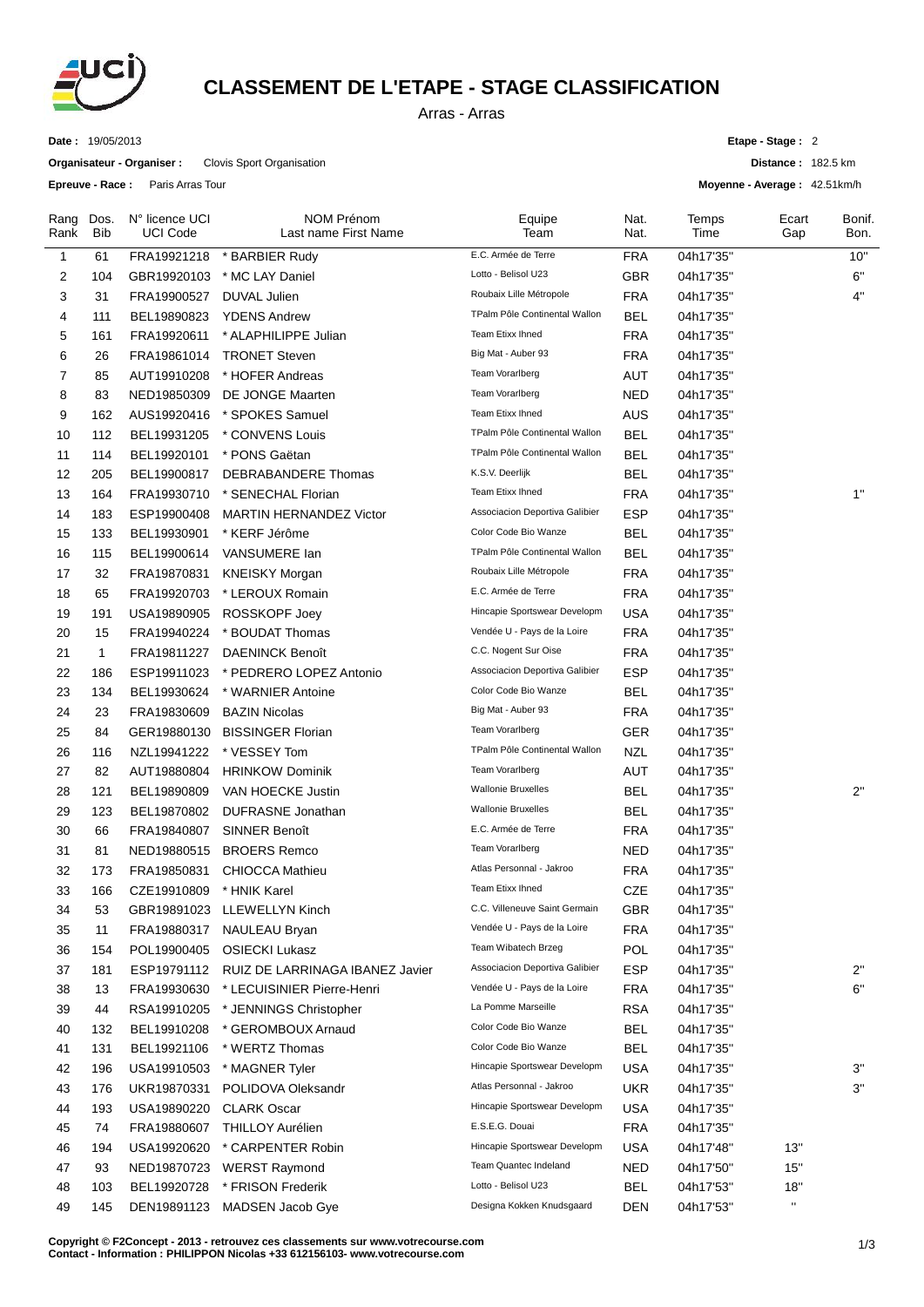| 50  | 136            | BEL19940522 | * ROBEET Ludovic              | Color Code Bio Wanze                     | <b>BEL</b> | 04h17'53" | .,                     |  |
|-----|----------------|-------------|-------------------------------|------------------------------------------|------------|-----------|------------------------|--|
| 51  | 72             | FRA19900605 | <b>DERIAUX Florian</b>        | E.S.E.G. Douai                           | <b>FRA</b> | 04h17'53" | $\pmb{\shortparallel}$ |  |
| 52  | 122            | BEL19880824 | DE WITTE Jonathan             | <b>Wallonie Bruxelles</b>                | BEL        | 04h17'53" | $\blacksquare$         |  |
| 53  | 126            | BEL19850504 | POLAZZI Fabio                 | <b>Wallonie Bruxelles</b>                | BEL        | 04h17'53" | $\blacksquare$         |  |
| 54  | 4              | FRA19890213 | <b>GRATIOT Alexandre</b>      | C.C. Nogent Sur Oise                     | <b>FRA</b> | 04h17'53" | $\blacksquare$         |  |
| 55  | 215            | BEL19881230 | <b>BOVERIE Jonathan</b>       | Team Ottignies Perwez                    | <b>BEL</b> | 04h17'53" | $\blacksquare$         |  |
| 56  | 51             | FRA19901123 | TAILLEFER Florian             | C.C. Villeneuve Saint Germain            | <b>FRA</b> | 04h17'53" | $\blacksquare$         |  |
| 57  | 213            | BEL19750530 | <b>COMMINETTE Jean-Michel</b> | <b>Team Ottignies Perwez</b>             | BEL        | 04h17'53" | $\pmb{\mathsf{H}}$     |  |
| 58  | 46             | FRA19860920 | <b>JULES Justin</b>           | La Pomme Marseille                       | <b>FRA</b> | 04h17'53" | $\blacksquare$         |  |
| 59  | 152            | POL19840608 | <b>WOLSKI Marcin</b>          | Team Wibatech Brzeg                      | <b>POL</b> | 04h17'53" | $\blacksquare$         |  |
| 60  | 42             | FRA19860318 | ROSTOLLAN Thomas              | La Pomme Marseille                       | FRA        | 04h17'53" | $\blacksquare$         |  |
| 61  | 41             | FRA19840516 | ANTOMARCHI Julien             | La Pomme Marseille                       | <b>FRA</b> | 04h17'53" | $\mathbf{H}$           |  |
| 62  | 22             | FRA19860228 | <b>BACQUET Fabien</b>         | Big Mat - Auber 93                       | <b>FRA</b> | 04h17'58" | 23"                    |  |
| 63  | 135            | BEL19931020 | * LELEU Antoine               | Color Code Bio Wanze                     | BEL        | 04h18'03" | 28"                    |  |
| 64  | 192            | AUS19890113 | <b>LEWIS Joseph</b>           | Hincapie Sportswear Developm             | AUS        | 04h18'23" | 48"                    |  |
| 65  | 34             | FRA19840218 | LALOUETTE Kévin               | Roubaix Lille Métropole                  | <b>FRA</b> | 04h18'23" | $\mathbf{H}$           |  |
| 66  | 35             | FRA19910720 | * LE MONTAGNIER Maxime        | Roubaix Lille Métropole                  | <b>FRA</b> | 04h18'23" | $\blacksquare$         |  |
| 67  | 204            | BEL19911022 | * VAN LANCKER Massimo         | K.S.V. Deerlijk                          | BEL        | 04h18'29" | 54"                    |  |
| 68  | 182            | ESP19901102 | ORTEGO DE LA RUBIA Armando    | Associacion Deportiva Galibier           | <b>ESP</b> | 04h18'33" | 58"                    |  |
| 69  | 24             | FRA19850603 | <b>DRUJON Benoit</b>          | Big Mat - Auber 93                       | <b>FRA</b> | 04h18'38" | 01'03"                 |  |
| 70  | 156            | POL19900109 | <b>TRACZ Krzysztof</b>        | Team Wibatech Brzeg                      | <b>POL</b> | 04h18'46" | 01'11"                 |  |
| 71  | 113            | BEL19910410 | * DECHESNE Julien             | TPalm Pôle Continental Wallon            | BEL        | 04h18'54" | 01'19"                 |  |
| 72  | 175            | BLR19890803 | <b>KLIMIANKOU Kanstantin</b>  | Atlas Personnal - Jakroo                 | <b>BLR</b> | 04h18'56" | 01'21"                 |  |
| 73  | 212            | BEL19890210 | <b>CHAMPENOIS Aurélien</b>    | Team Ottignies Perwez                    | BEL        | 04h19'02" | 01'27"                 |  |
| 74  | 96             | GER19930330 | * NOTTEBOHM Kim Simon         | Team Quantec Indeland                    | GER        | 04h19'02" | .,                     |  |
| 75  | 94             | NED19900908 | LOOZEN Luc                    | Team Quantec Indeland                    | NED        | 04h19'02" | $\mathbf{H}$           |  |
|     |                |             |                               | Team Wibatech Brzeg                      | <b>POL</b> |           | $\blacksquare$         |  |
| 76  | 155            | POL19881104 | <b>URBANOWSKI Marcin</b>      | C.C. Nogent Sur Oise                     | <b>FRA</b> | 04h19'02" | $\mathbf{H}$           |  |
| 77  | 6              | FRA19940922 | * POUILLY Felix               | C.C. Villeneuve Saint Germain            |            | 04h19'02" |                        |  |
| 78  | 54             | FRA19880425 | <b>ROUAT Geoffrey</b>         | Designa Kokken Knudsgaard                | <b>FRA</b> | 04h19'13" | 01'38"<br>$\mathbf{H}$ |  |
| 79  | 146            | DEN19940904 | * BUKDAL Joakim               | C.C. Villeneuve Saint Germain            | DEN        | 04h19'13" |                        |  |
| 80  | 52             | EST19900626 | <b>RAID Risto</b>             | Big Mat - Auber 93                       | EST        | 04h19'42" | 02'07"                 |  |
| 81  | 21             | FRA19900308 | <b>BACON Romain</b>           | Lotto - Belisol U23                      | <b>FRA</b> | 04h19'52" | 02'17"                 |  |
| 82  | 105            | BEL19910215 | * VROLIJKX Jeroen             | E.S.E.G. Douai                           | <b>BEL</b> | 04h19'53" | 02'18"<br>$\mathbf{H}$ |  |
| 83  | 75             | BEL19881111 | <b>VERHAEGHE Sander</b>       |                                          | BEL        | 04h19'53" |                        |  |
| 84  | 45             | USA19901201 | <b>BERRY Joshua</b>           | La Pomme Marseille<br>La Pomme Marseille | <b>USA</b> | 04h20'04" | 02'29"                 |  |
| 85  | 43             | POR19890213 | GONÇALVES José                |                                          | POR        | 04h20'04" |                        |  |
| 86  | 163            | AUT19911013 | * KONRAD Patrick              | Team Etixx Ihned                         | <b>AUT</b> | 04h20'10" | 02'35"<br>.,           |  |
| 87  | 174            | SUI19900926 | <b>IMHOF Claudio</b>          | Atlas Personnal - Jakroo                 | SUI        | 04h20'10" |                        |  |
| 88  | 102            | BEL19930721 | * LEEMANS Rob                 | Lotto - Belisol U23                      | <b>BEL</b> | 04h20'10" | $\blacksquare$         |  |
| 89  | $\overline{c}$ | FRA19910316 | * MAURELET Flavien            | C.C. Nogent Sur Oise                     | <b>FRA</b> | 04h20'10" | .,                     |  |
| 90  | 91             | GER19890802 | <b>BENOIT Andre</b>           | Team Quantec Indeland                    | <b>GER</b> | 04h20'10" | $\blacksquare$         |  |
| 91  | 73             | FRA19890922 | PILLON Romain                 | E.S.E.G. Douai                           | <b>FRA</b> | 04h20'10" | .,                     |  |
| 92  | 36             | FRA19760410 | <b>VERMEULEN Franck</b>       | Roubaix Lille Métropole                  | <b>FRA</b> | 04h20'10" | $\blacksquare$         |  |
| 93  | 185            | ESP19900614 | <b>MURGIA IOLDI Urtzi</b>     | Associacion Deportiva Galibier           | <b>ESP</b> | 04h20'31" | 02'56"                 |  |
| 94  | 184            | ESP19901105 | <b>GONZALEZ PRIETO Aitor</b>  | Associacion Deportiva Galibier           | <b>ESP</b> | 04h21'03" | 03'28"                 |  |
| 95  | 172            | ITA19880919 | <b>BRAMBILLA Giorgio</b>      | Atlas Personnal - Jakroo                 | ITA        | 04h17'35" |                        |  |
| 96  | 214            | BEL19880523 | DONNAY Laurent                | Team Ottignies Perwez                    | <b>BEL</b> | 04h23'28" | 05'53"                 |  |
| 97  | 203            | BEL19920414 | * DERYCKE Gilles              | K.S.V. Deerlijk                          | <b>BEL</b> | 04h23'30" | 05'55"                 |  |
| 98  | 55             | FRA19910814 | * GARBET Nicolas              | C.C. Villeneuve Saint Germain            | <b>FRA</b> | 04h23'30" |                        |  |
| 99  | 142            | DEN19940420 | * JOHANSSON Mathis            | Designa Kokken Knudsgaard                | DEN        | 04h23'30" | Η                      |  |
| 100 | 195            | USA19901109 | <b>ALDER Martz</b>            | Hincapie Sportswear Developm             | USA        | 04h23'30" | .,                     |  |
| 101 | 64             | FRA19920417 | * LEVEAU Jérémy               | E.C. Armée de Terre                      | <b>FRA</b> | 04h23'30" | .,                     |  |
| 102 | 76             | FRA19881121 | VERMEULEN Valérian            | E.S.E.G. Douai                           | <b>FRA</b> | 04h23'30" | .,                     |  |
| 103 | 201            | BEL19911118 | * DE WAELE Alessandro         | K.S.V. Deerlijk                          | <b>BEL</b> | 04h27'40" | 10'05"                 |  |
| 104 | 144            | DEN19940603 | * NORDKROGGARD Jonas          | Designa Kokken Knudsgaard                | DEN        | 04h27'42" | 10'07"                 |  |